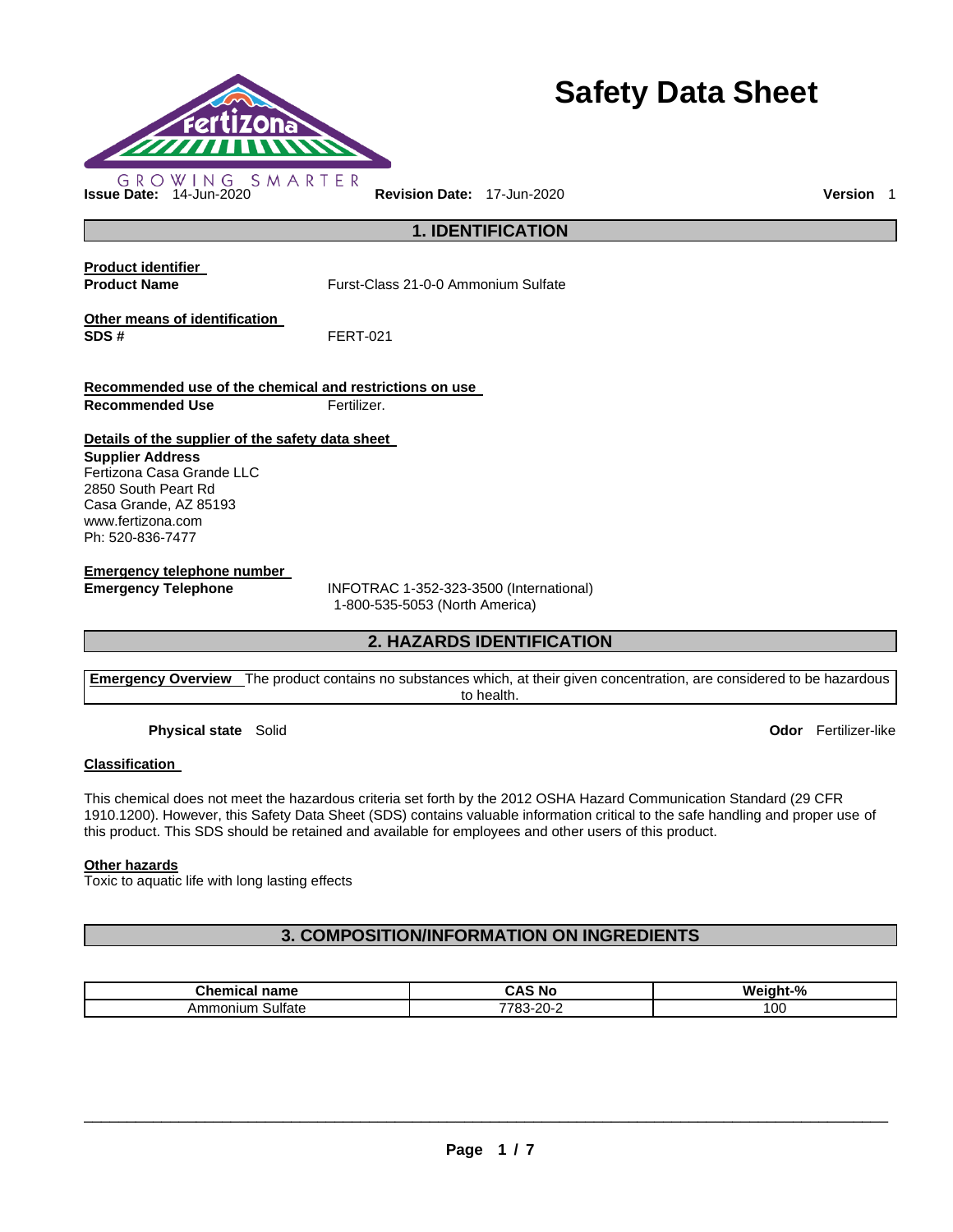# \_\_\_\_\_\_\_\_\_\_\_\_\_\_\_\_\_\_\_\_\_\_\_\_\_\_\_\_\_\_\_\_\_\_\_\_\_\_\_\_\_\_\_\_\_\_\_\_\_\_\_\_\_\_\_\_\_\_\_\_\_\_\_\_\_\_\_\_\_\_\_\_\_\_\_\_\_\_\_\_\_\_\_\_\_\_\_\_\_\_\_\_\_ **4. FIRST AID MEASURES**

### **Description of first aid measures**

| <b>General Advice</b>     | Provide this SDS to medical personnel for treatment.                                                                                                                                          |
|---------------------------|-----------------------------------------------------------------------------------------------------------------------------------------------------------------------------------------------|
| <b>Eye Contact</b>        | Rinse cautiously with water for several minutes. Remove contact lenses, if present and<br>easy to do. Continue rinsing. If eye irritation persists: Get medical advice/attention.             |
| <b>Skin Contact</b>       | Wash with plenty of water. Take off contaminated clothing. Wash contaminated clothing<br>before reuse. If skin irritation persists, call a physician.                                         |
| <b>Inhalation</b>         | Remove exposed individual(s) to fresh air for 20 minutes. Consult a physician/poison center<br>if individual's condition declines or if symptoms persist.                                     |
| Ingestion                 | Rinse mouth. Do NOT induce vomiting. Drink 1 or 2 glasses of water. Never give anything<br>by mouth to an unconscious person. Call a poison center or doctor/physician if you feel<br>unwell. |
|                           | Most important symptoms and effects, both acute and delayed                                                                                                                                   |
| <b>Symptoms</b>           | May cause eye and skin irritation. May be harmful if swallowed.                                                                                                                               |
|                           | Indication of any immediate medical attention and special treatment needed                                                                                                                    |
| <b>Notes to Physician</b> | Treat symptomatically.                                                                                                                                                                        |

# **5. FIRE-FIGHTING MEASURES**

### **Suitable Extinguishing Media**

Use extinguishing measures that are appropriate to local circumstances and the surrounding environment.

# **Unsuitable Extinguishing Media** Not determined.

### **Specific Hazards Arising from the Chemical**

Product is not flammable.

### **Protective equipment and precautions for firefighters**

As in any fire, wear self-contained breathing apparatus pressure-demand, MSHA/NIOSH (approved or equivalent) and full protective gear.

# **6. ACCIDENTAL RELEASE MEASURES**

### **Personal precautions, protective equipment and emergency procedures**

| <b>Personal Precautions</b>                          | Wear protective clothing as described in Section 8 of this safety data sheet. Ventilate area<br>of leak or spill.                                         |  |  |  |
|------------------------------------------------------|-----------------------------------------------------------------------------------------------------------------------------------------------------------|--|--|--|
| <b>Environmental precautions</b>                     |                                                                                                                                                           |  |  |  |
| <b>Environmental precautions</b>                     | Do not allow into any sewer, on the ground or into any body of water. See Section 12 for<br>additional Ecological Information.                            |  |  |  |
| Methods and material for containment and cleaning up |                                                                                                                                                           |  |  |  |
| <b>Methods for Containment</b>                       | Prevent further leakage or spillage if safe to do so.                                                                                                     |  |  |  |
| <b>Methods for Clean-Up</b>                          | Avoid creating dust. Reclaim where possible. Sweep up and shovel into suitable containers<br>for disposal. For waste disposal, see section 13 of the SDS. |  |  |  |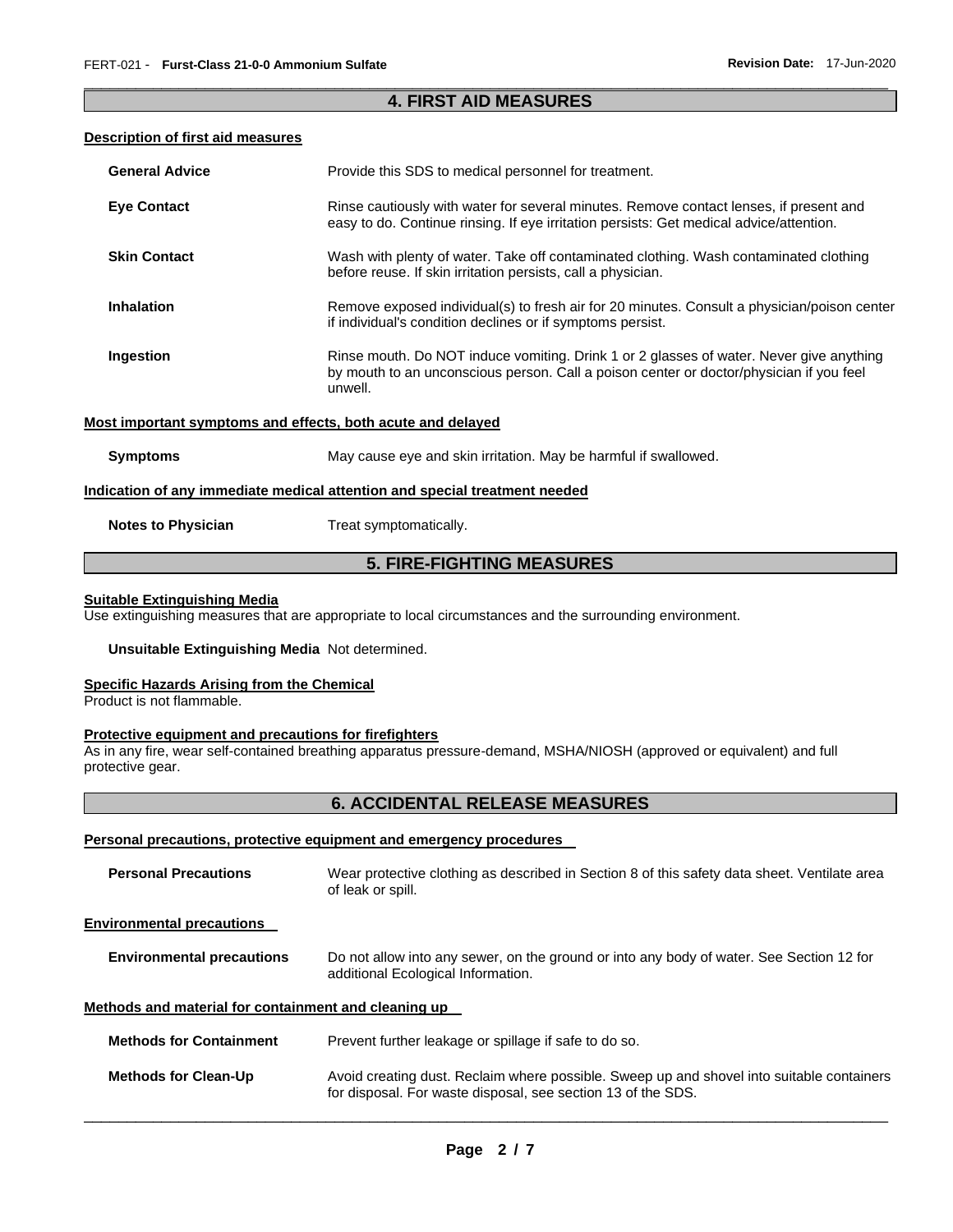# \_\_\_\_\_\_\_\_\_\_\_\_\_\_\_\_\_\_\_\_\_\_\_\_\_\_\_\_\_\_\_\_\_\_\_\_\_\_\_\_\_\_\_\_\_\_\_\_\_\_\_\_\_\_\_\_\_\_\_\_\_\_\_\_\_\_\_\_\_\_\_\_\_\_\_\_\_\_\_\_\_\_\_\_\_\_\_\_\_\_\_\_\_ **7. HANDLING AND STORAGE**

### **Precautions for safe handling**

**Advice on Safe Handling** Avoid generation of dust. Wear eye/face protection. Wear protective gloves/protective clothing. Do not eat, drink or smoke when using this product. Use personal protection recommended in Section 8. Wash face, hands and any exposed skin thoroughly after handling. Avoid breathing dusts. Use only in well ventilated areas. Observe precautions found on the label.

### **Conditions for safe storage, including any incompatibilities**

| Storage Conditions |  |  | Keep containers tightly closed in a dry, cool and well-ventilated place. |
|--------------------|--|--|--------------------------------------------------------------------------|
|--------------------|--|--|--------------------------------------------------------------------------|

**Incompatible Materials Strong oxidizing agents. Strong acids. Strong bases.** 

# **8. EXPOSURE CONTROLS/PERSONAL PROTECTION**

| <b>Exposure Guidelines</b>                                            | This product, as supplied, does not contain any hazardous materials with occupational<br>exposure limits established by the region specific regulatory bodies                                                                                                                                                                         |
|-----------------------------------------------------------------------|---------------------------------------------------------------------------------------------------------------------------------------------------------------------------------------------------------------------------------------------------------------------------------------------------------------------------------------|
| <b>Appropriate engineering controls</b>                               |                                                                                                                                                                                                                                                                                                                                       |
| <b>Engineering Controls</b>                                           | Apply technical measures to comply with the occupational exposure limits. Maintain eye<br>wash fountain and quick-drench facilities in work area.                                                                                                                                                                                     |
| Individual protection measures, such as personal protective equipment |                                                                                                                                                                                                                                                                                                                                       |
| <b>Eye/Face Protection</b>                                            | Safety glasses as a minimum for protection. Refer to 29 CFR 1910.133 for eye and face<br>protection regulations.                                                                                                                                                                                                                      |
| <b>Skin and Body Protection</b>                                       | Wear protective gloves and protective clothing. Refer to 29 CFR 1910.138 for appropriate<br>skin and body protection.                                                                                                                                                                                                                 |
| <b>Respiratory Protection</b>                                         | If necessary, wear a MSHA/NIOSH-approved respirator. Refer to 29 CFR 1910.134 for<br>respiratory protection requirements.                                                                                                                                                                                                             |
|                                                                       | <b>General Hygiene Considerations</b> Avoid contact with skin, eyes and clothing. After handling this product, wash hands before<br>eating, drinking, or smoking. If contact occurs, remove contaminated clothing. If needed,<br>take first aid action shown on section 4 of this SDS. Launder contaminated clothing before<br>reuse. |

# **9. PHYSICAL AND CHEMICAL PROPERTIES**

# **Information on basic physical and chemical properties**

| <b>Physical state</b>            | Solid          |                       |                 |
|----------------------------------|----------------|-----------------------|-----------------|
| Appearance                       | Not determined | Odor                  | Fertilizer-like |
| Color                            | Not determined | <b>Odor Threshold</b> | Not determine   |
| <b>Property</b>                  | Values         | Remarks<br>• Method   |                 |
| рH                               | Not determined |                       |                 |
| Melting point / freezing point   | Not determined |                       |                 |
| Boiling point / boiling range    | Not determined |                       |                 |
| <b>Flash point</b>               | Not determined |                       |                 |
| <b>Evaporation Rate</b>          | Not determined |                       |                 |
| <b>Flammability (Solid, Gas)</b> | Not determined |                       |                 |
| <b>Flammability Limit in Air</b> |                |                       |                 |
| Upper flammability or explosive  | Not determined |                       |                 |

**Not determined**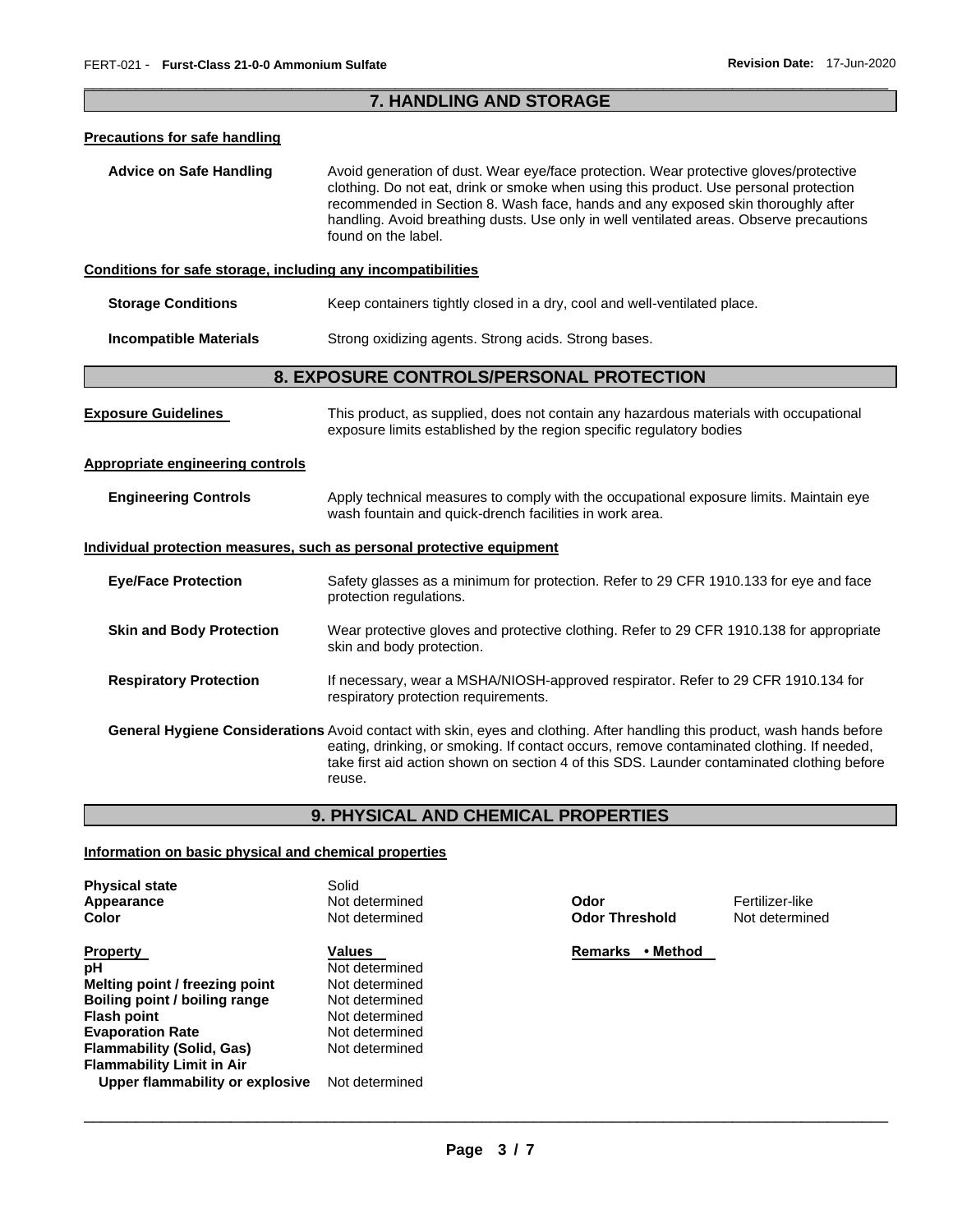| limits                           |                  |
|----------------------------------|------------------|
| Lower flammability or explosive  | Not determined   |
| limits                           |                  |
| <b>Vapor Pressure</b>            | Not determined   |
| <b>Vapor Density</b>             | Not determined   |
| <b>Relative Density</b>          | Not determined   |
| <b>Water Solubility</b>          | Soluble in water |
| Solubility in other solvents     | Not determined   |
| <b>Partition Coefficient</b>     | Not determined   |
| <b>Autoignition temperature</b>  | Not determined   |
| <b>Decomposition temperature</b> | Not determined   |
| <b>Kinematic viscosity</b>       | Not determined   |
| <b>Dynamic Viscosity</b>         | Not determined   |
| <b>Explosive Properties</b>      | Not determined   |
| <b>Oxidizing Properties</b>      | Not determined   |

# **10. STABILITY AND REACTIVITY**

\_\_\_\_\_\_\_\_\_\_\_\_\_\_\_\_\_\_\_\_\_\_\_\_\_\_\_\_\_\_\_\_\_\_\_\_\_\_\_\_\_\_\_\_\_\_\_\_\_\_\_\_\_\_\_\_\_\_\_\_\_\_\_\_\_\_\_\_\_\_\_\_\_\_\_\_\_\_\_\_\_\_\_\_\_\_\_\_\_\_\_\_\_

#### **Reactivity**

**limits** 

Not reactive under normal conditions.

# **Chemical stability**

Stable under recommended storage conditions.

#### **Possibility of hazardous reactions**

None under normal processing.

### **Conditions to Avoid**

Keep out of reach of children. Avoid generation of dust.

#### **Incompatible materials**

Strong oxidizing agents. Strong acids. Strong bases.

# **Hazardous decomposition products**

None known based on information supplied.

# **11. TOXICOLOGICAL INFORMATION**

### **Information on likely routes of exposure**

| <b>Product Information</b> |                                                     |
|----------------------------|-----------------------------------------------------|
| <b>Eve Contact</b>         | May cause mechanical eye irritation.                |
| <b>Skin Contact</b>        | Prolonged contact may cause redness and irritation. |
| <b>Inhalation</b>          | May cause irritation if inhaled.                    |
| Ingestion                  | May be harmful if swallowed.                        |

### **Component Information**

| <b>Chemical name</b> | Oral LD50    | <b>Dermal LD50</b> | <b>Inhalation LC50</b> |
|----------------------|--------------|--------------------|------------------------|
| Ammonium Sulfate     | ์ Rat        | Rat .              |                        |
| 7783-20-2            | = 2840 mg/kg | 2000 mg/kg         |                        |

### **Symptoms related to the physical, chemical and toxicological characteristics**

**Symptoms** Please see section 4 of this SDS for symptoms.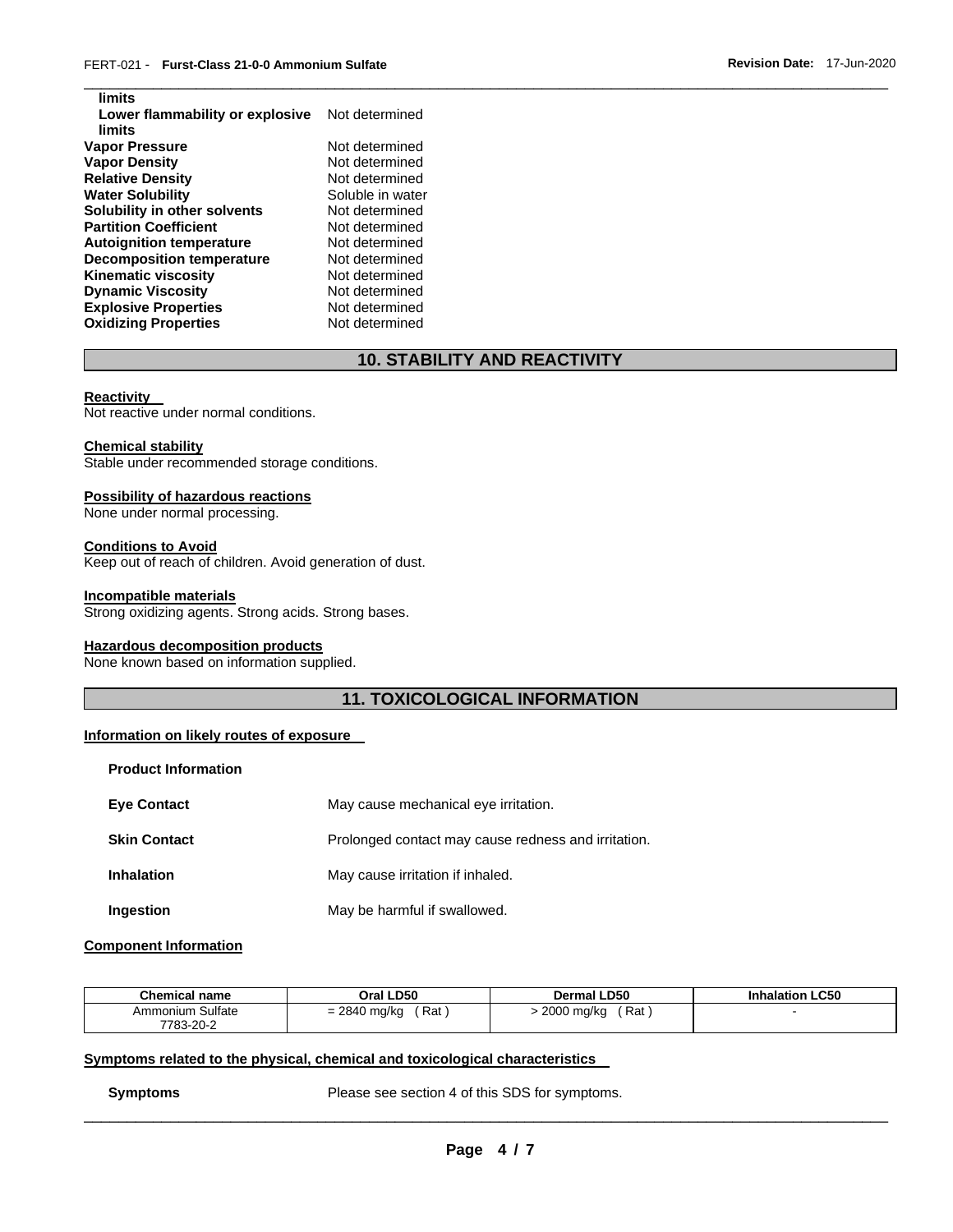### **Delayed and immediate effects as well as chronic effects from short and long-term exposure**

\_\_\_\_\_\_\_\_\_\_\_\_\_\_\_\_\_\_\_\_\_\_\_\_\_\_\_\_\_\_\_\_\_\_\_\_\_\_\_\_\_\_\_\_\_\_\_\_\_\_\_\_\_\_\_\_\_\_\_\_\_\_\_\_\_\_\_\_\_\_\_\_\_\_\_\_\_\_\_\_\_\_\_\_\_\_\_\_\_\_\_\_\_

### **Numerical measures of toxicity**

**The following values are calculated based on chapter 3.1 of the GHS document** .

| Oral LD50          | 2,840.00 mg/kg    |
|--------------------|-------------------|
| <b>Dermal LD50</b> | $>2,002.00$ mg/kg |

# **12. ECOLOGICAL INFORMATION**

# **Ecotoxicity**

Toxic to aquatic life with long lasting effects.

# **Component Information**

| <b>Chemical name</b> | Algae/aquatic plants | <b>Fish</b>                          | Crustacea                        |
|----------------------|----------------------|--------------------------------------|----------------------------------|
| Ammonium Sulfate     |                      | 250: 96 h Brachydanio rerio mg/L     | 14: 48 h Daphnia magna mg/L LC50 |
| 7783-20-2            |                      | LC50 32.2 - 41.9: 96 h               | 423: 24 h Daphnia magna mg/L     |
|                      |                      | Oncorhynchus mykiss mg/L LC50        | EC50                             |
|                      |                      | flow-through 18: 96 h Cyprinus       |                                  |
|                      |                      | carpio mg/L LC50 123 - 128: 96 h     |                                  |
|                      |                      | Poecilia reticulata mg/L LC50        |                                  |
|                      |                      | semi-static 460 - 1000: 96 h         |                                  |
|                      |                      | Leuciscus idus mg/L LC50 static      |                                  |
|                      |                      | 420: 96 h Brachydanio rerio mg/L     |                                  |
|                      |                      | LC50 semi-static 480: 96 h           |                                  |
|                      |                      | Brachydanio rerio mg/L LC50          |                                  |
|                      |                      | flow-through 126: 96 h Poecilia      |                                  |
|                      |                      | reticulata mg/L LC50 5.2 - 8.2: 96 h |                                  |
|                      |                      | Oncorhynchus mykiss mg/L LC50        |                                  |
|                      |                      | static 100: 96 h Pimephales          |                                  |
|                      |                      | promelas mg/L LC50                   |                                  |

# **Persistence/Degradability**

Not determined.

# **Bioaccumulation**

There is no data for this product.

### **Mobility**

| <b>Chemical name</b>     | coefficient<br>Partition |
|--------------------------|--------------------------|
| Sulfate<br>monium<br>Amr | י ט-                     |
| ے۔20-3-20<br>__          |                          |

# **Other Adverse Effects**

Not determined

# **13. DISPOSAL CONSIDERATIONS**

# **Waste Treatment Methods**

| <b>Disposal of Wastes</b>     | Disposal should be in accordance with applicable regional, national and local laws and<br>regulations. |
|-------------------------------|--------------------------------------------------------------------------------------------------------|
| <b>Contaminated Packaging</b> | Disposal should be in accordance with applicable regional, national and local laws and<br>regulations. |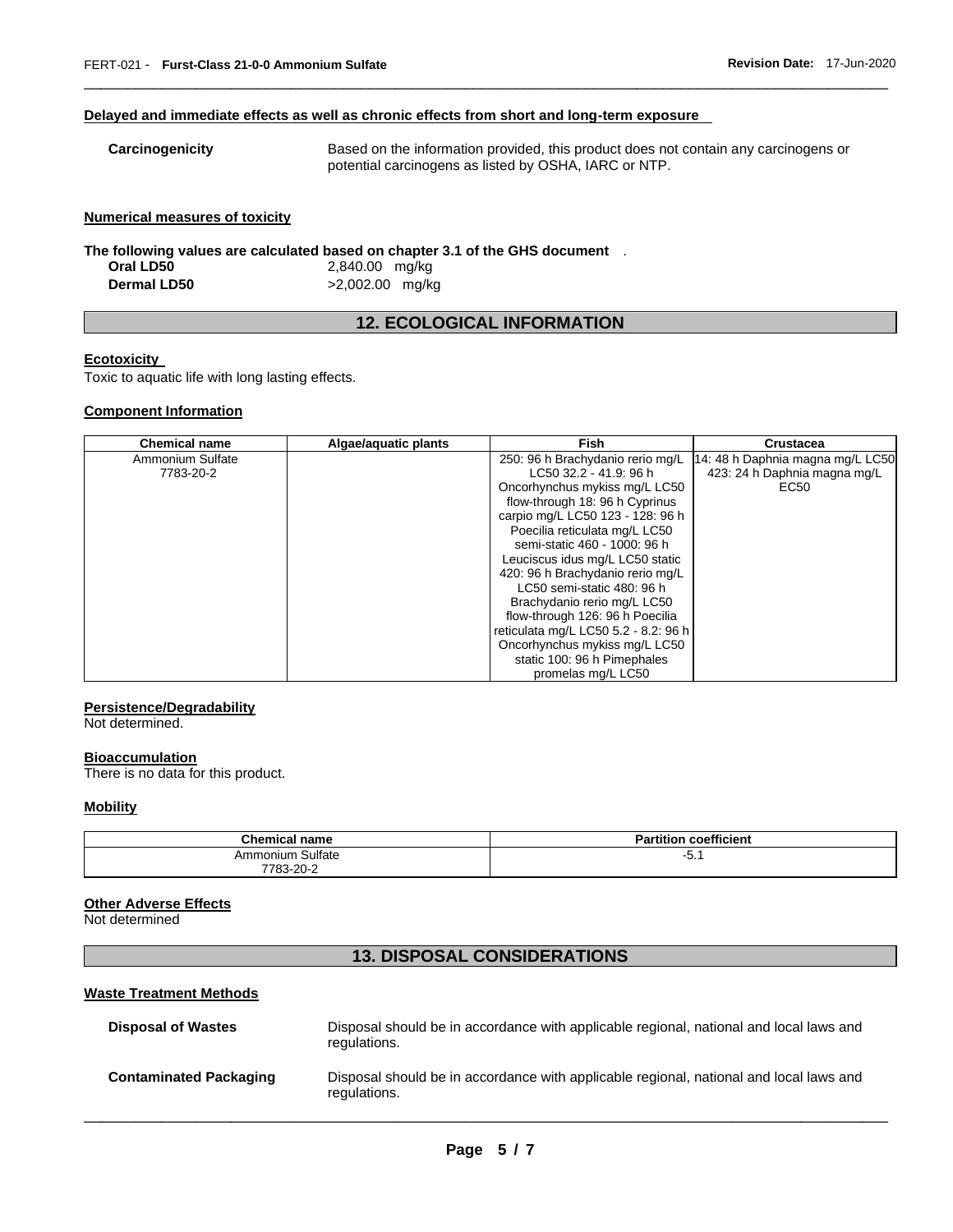| <b>14. TRANSPORT INFORMATION</b> |                                                                                                                                |  |  |  |  |
|----------------------------------|--------------------------------------------------------------------------------------------------------------------------------|--|--|--|--|
| <b>Note</b>                      | Please see current shipping paper for most up to date shipping information, including<br>exemptions and special circumstances. |  |  |  |  |
| <u>DOT</u>                       | Not regulated                                                                                                                  |  |  |  |  |
| <b>IATA</b>                      | Not regulated                                                                                                                  |  |  |  |  |
| <u>IMDG</u>                      | Not regulated                                                                                                                  |  |  |  |  |

\_\_\_\_\_\_\_\_\_\_\_\_\_\_\_\_\_\_\_\_\_\_\_\_\_\_\_\_\_\_\_\_\_\_\_\_\_\_\_\_\_\_\_\_\_\_\_\_\_\_\_\_\_\_\_\_\_\_\_\_\_\_\_\_\_\_\_\_\_\_\_\_\_\_\_\_\_\_\_\_\_\_\_\_\_\_\_\_\_\_\_\_\_

# **15. REGULATORY INFORMATION**

### **International Inventories**

| <b>Chemical name</b> | <b>TSCA TSCA Inventory DSL/NDSL EINECS/ELI</b> |            | <b>ENCS</b> | <b>IECSC</b> | <b>KECL</b> | <b>PICCS</b> | <b>AICS</b> |
|----------------------|------------------------------------------------|------------|-------------|--------------|-------------|--------------|-------------|
|                      | Status                                         | <b>NCS</b> |             |              |             |              |             |
| Sulfate<br>Ammonium  | <b>ACTIVE</b>                                  |            |             |              |             |              |             |

#### **Legend:**

*TSCA - United States Toxic Substances Control Act Section 8(b) Inventory* 

*DSL/NDSL - Canadian Domestic Substances List/Non-Domestic Substances List* 

*EINECS/ELINCS - European Inventory of Existing Chemical Substances/European List of Notified Chemical Substances* 

*ENCS - Japan Existing and New Chemical Substances* 

*IECSC - China Inventory of Existing Chemical Substances* 

*KECL - Korean Existing and Evaluated Chemical Substances* 

*PICCS - Philippines Inventory of Chemicals and Chemical Substances* 

*AICS - Australian Inventory of Chemical Substances* 

### **US Federal Regulations**

### **CERCLA**

This material, as supplied, does not contain any substances regulated as hazardous substances under the Comprehensive Environmental Response Compensation and Liability Act (CERCLA) (40 CFR 302) or the Superfund Amendments and Reauthorization Act (SARA) (40 CFR 355).

### **SARA 313**

Section 313 of Title III of the Superfund Amendments and Reauthorization Act of 1986 (SARA). This product contains a chemical or chemicals which are subject to the reporting requirements of the Act and Title 40 of the Code of Federal Regulations, Part 372

| <u>Un onlocation minute and oubjook to this roporting roganomonto or tho riot and ritto no or tho Oodo or risagramomo, n</u><br>. |           |          |                                         |  |  |
|-----------------------------------------------------------------------------------------------------------------------------------|-----------|----------|-----------------------------------------|--|--|
| <b>Chemical name</b>                                                                                                              | CAS No    | Weight-% | <b>SARA 313 - Threshold</b><br>Values % |  |  |
| Ammonium Sulfate - 7783-20-2                                                                                                      | 7783-20-2 | 100      |                                         |  |  |

# **CWA (Clean Water Act)**

This product does not contain any substances regulated as pollutants pursuant to the Clean Water Act (40 CFR 122.21 and 40 CFR 122.42)

### **US State Regulations**

### **California Proposition 65**

This product does not contain any Proposition 65 chemicals.

# **U.S. State Right-to-Know Regulations**

| <b>Chemical name</b>          | <b>Now</b><br>Jersev | . .<br>athustus | Pennsylvania |
|-------------------------------|----------------------|-----------------|--------------|
| Ammonium Sulfate<br>7783-20-2 |                      | . .             | . .          |
|                               |                      |                 |              |